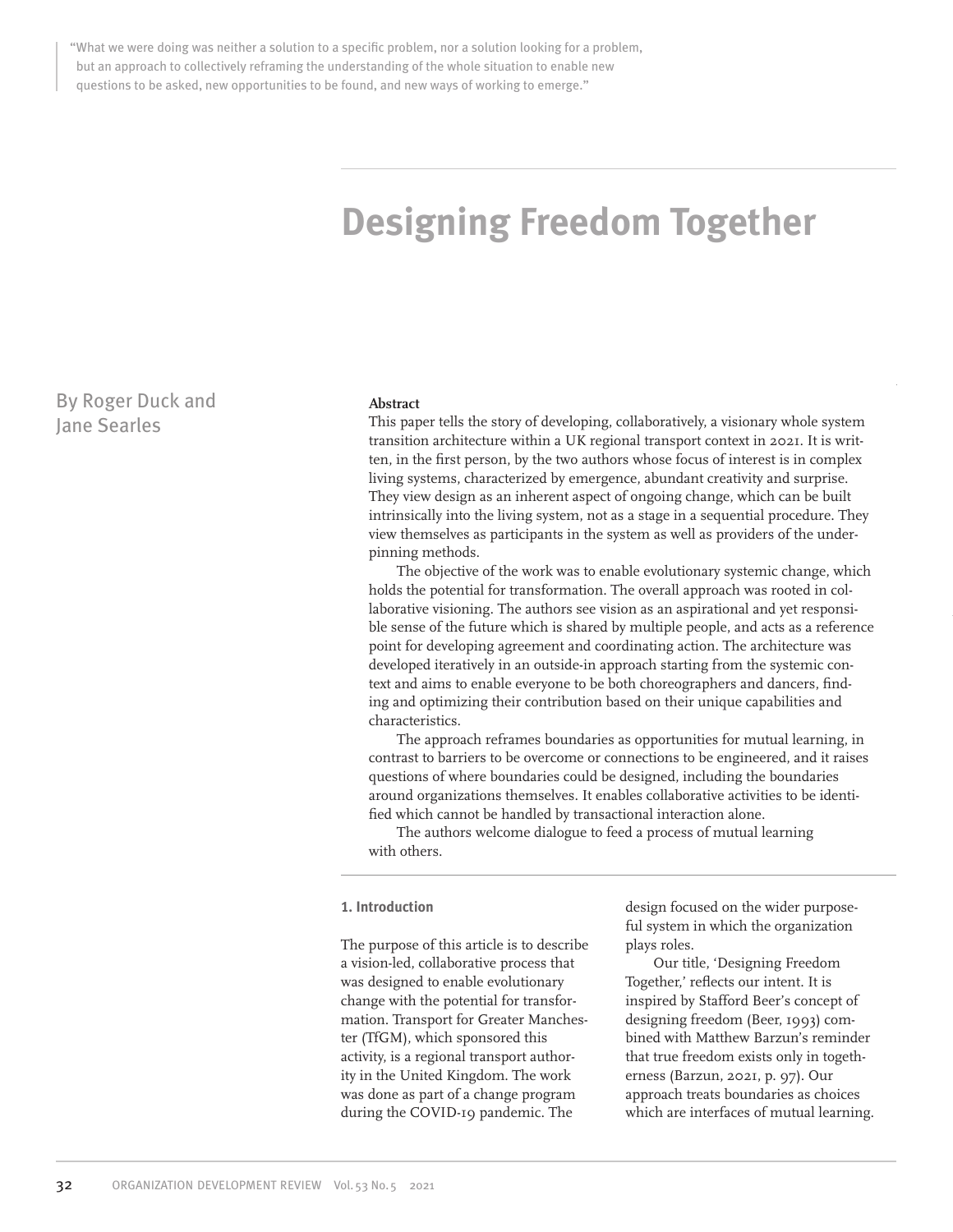We have written a first-person narrative to reflect our own perspectives as practitioners. We consider ourselves to be participants in the system described, and we know that our personal motivations, visions, experience and limitations are at the heart of what we did. Our biases and blind spots may be more evident to the reader than to ourselves and are an important part of the story.

We want, through this article, to explore how our approach relates to other methods for systemic design and transformational change. We welcome dialogue to feed a process of mutual learning with others.

#### **2. Context**

Context matters because it enables and constrains what can possibly emerge, and what it is possible to do, notice, think, discuss and intend.

#### *Personal Contexts*

Relationships of trust which have developed over time between Roger, senior leaders and others at all levels, and between the authors, supported our ability to convene gatherings and drive the work reported here.

We were guided throughout by the assumption that, in common with many institutional systems, this one is caught in patterns of working and thinking that restrict both the scope of adaptation in changing circumstances and the ability to take action which is fully aligned with vision. We take the view that human beings can change what human beings have designed, and we believe that many of our designed systems do not optimally serve the best interests of all people and life in general. According to research by the International Bateson Institute (Bateson, 2018), complex systems only become unstuck by learning. We were, and remain, confident that the approach demonstrated was, for those who engaged, an effective stimulus for mutual learning. It certainly was for us.

We were motivated to ready the organization for change by gradually drawing more and more people into a process

of mutual learning about, *and within*, the complex system that they help to create and maintain together. What we were doing was neither a solution to a specific problem, nor a solution looking for a problem, but an approach to collectively reframing the understanding of the whole situation to enable new questions to be asked, new opportunities to be found, and new ways of working to emerge.

# *Global, Regional, Public Service and Institutional Context*

We recognize both the existential threats and abundant potential of this turbulent moment in human history. We hold on to the possibility of human beings embracing— mentally, emotionally and

the use and delivery of transport services and infrastructure. At the time of this work, drivers of change included fluctuating patterns of travel due to COVID restrictions, public sector funding challenges, and new responsibilities expected imminently. The organization provides a range of management and operational services across multiple modes of transport through a series of largely discrete functions, while also being home to a strategy function which develops transport strategy and policy for the region.

We recognized a 'formal' culture linked to the defined structures and governance arrangements, characterized by functional separation, and intertwined with a largely friendly and mutually supportive 'informal' culture. We actively worked with the latter to demonstrate latent collab-

**We take the view that human beings can change what human beings have designed, and we believe that many of our designed systems do not optimally serve the best interests of all people and life in general. According to research by the International Bateson Institute, complex systems only become unstuck by learning. We were, and remain, confident that the approach demonstrated was, for those who engaged, an effective stimulus for mutual learning. It certainly was for us.**

physically—a sense of shared humanity and, beyond that, of shared vitality and interdependence with life in all its forms.

The regional vision and strategy for transport are well established, in the context of a suite of regional strategies. The work was designed to fully realize this strategy, while also providing new approaches to inform the ongoing development of strategy as an aspect of implementation.

Several organizations are addressing issues and opportunities in UK public services. We are encouraged by the active promotion of citizen-centricity, adaptability and learning, for example by the Public Service Transformation Academy (PSTA, 2020) and the CPI's Human Learning Systems report (Lowe, 2021), in contrast to traditional, more mechanistic practice.

The transport authority is one of many stakeholders, not least citizens, involved in

orative capability through people's natural social inclinations.

We offer this work as a practical contribution to creating, with others, new paths to holistic vitality, as an alternative to fixing problems out of context. We took the opportunity to orient the organization's future activities in a wider systemic context through collaborative modelling. This process enables people to communicate and collaborate with one another for coherent action as agents in ongoing change.

#### *The Organizational Change Program*

The organization took a twin-track approach to change, comprising continuous improvement and deeper change for new responsibilities. Consolidated themes included: being open to radical thinking; recognizing no-one has all the answers;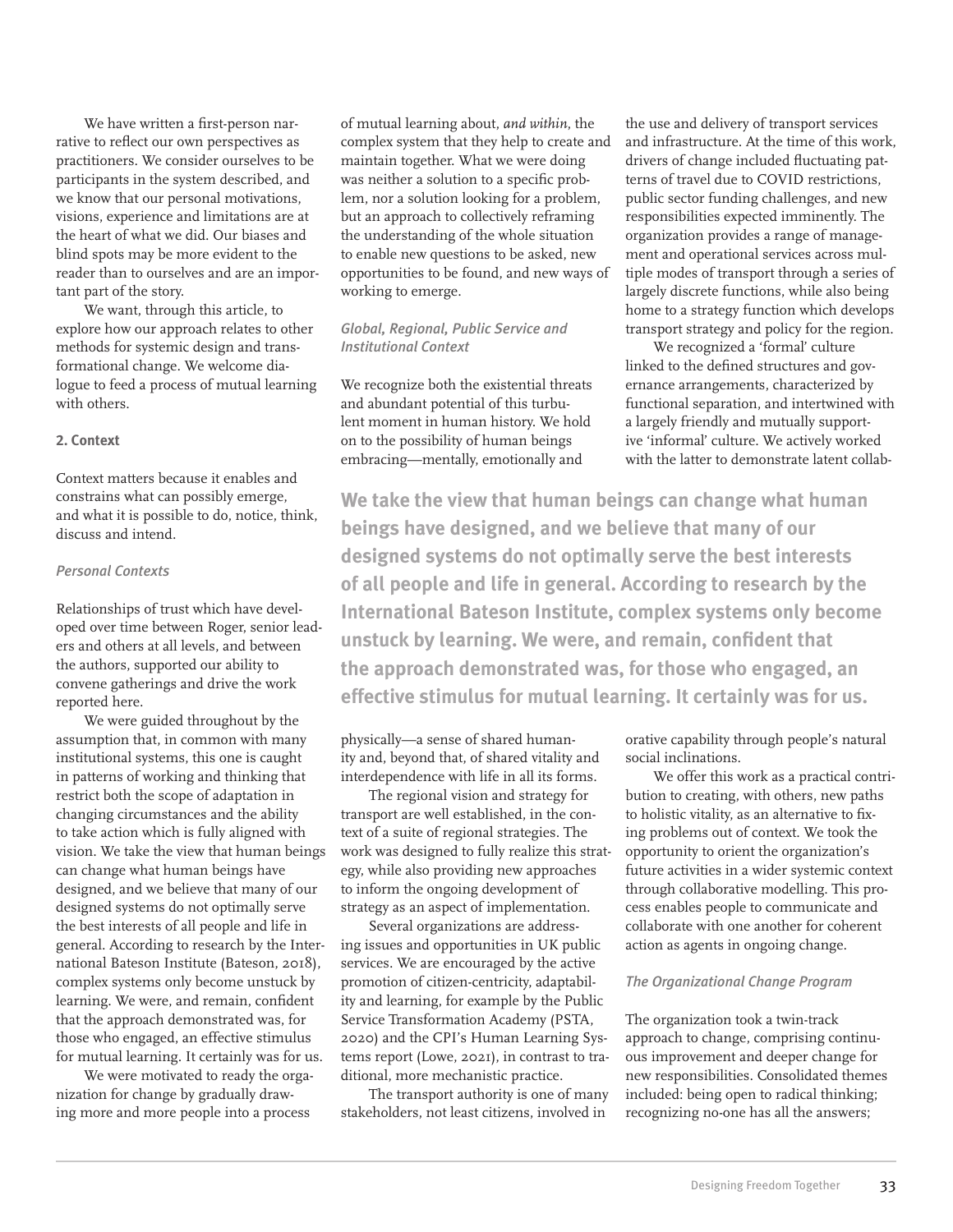

*Figure* 1*.* Activity structure of 'changing to become always future ready'

ensuring close collaboration with partners in planning and delivering change; and empowering all to take action. These principles were built into the change program, which included a focus on collaborative working and learning, within quarterly iterative phases.

Our visioning work contributed to the Aspiring workstream, the top-level objective of which was to 'develop, share, and ensure ownership for, the vision and purposes of the future organization, in context' (*Figure 1*). In parallel, this workstream also demonstrated the practicability and value of encouraging a collaborative culture through small group discussions to enable mass participation in growing and owning a shared sense of vision and purposes.

## *Conceptual Context*

# **System, Design, Process, Roles**

We are interested in complex living systems, characterized by emergence, abundant creativity and surprise, which involve human living and sensemaking. Within these systems, which may include technology, people can enact standardized, systematic ways of doing things at the points this is needed, but never in ways that constrain vitality. Nora Bateson has reframed 'system' as 'symmathesy' (a concatenation meaning 'learning together') which accords with our view of system (Bateson, 2016).

We see the design process as an inherent aspect of ongoing change, which can be built intrinsically into the living system, not as a stage in a sequential procedure or

something which is applied from outside. We see designing as a continual process of 'distinguishing which is relating' (Bortoft, 2018, p. 172) by which distinctions are proposed and explored. Every distinction creates a dynamic relationship involving what has been distinguished. Furthermore, these relational processes are always opportunities for mutual learning across their boundaries. This design process is, metaphorically, trying to enable everyone to be both choreographers and dancers, enabling every person to find and optimize their contribution based on their unique capabilities and characteristics.

We see 'process' as a coming together of difference, such as through interaction between different people, to create emergent ideas and actions. We recognize that, for most people in most organizations, 'process' carries strong connotations of enforced sequences of predetermined tasks. We therefore often refer to 'activity' instead.

We use 'role' to mean a purposeful activity enacted by an individual or a group (team, organization, collaboration, etc). Each person or group has multiple roles. No role makes sense in isolation. It is critical to distinguish between (and to relate) 'role' and 'soul'. This is Brian Robertson's way of distinguishing the person from what they do (Robertson, 2016, p. 42). He distinguishes 'relationships' between people and 'role-ationships' between roles. Taking on a role means taking responsibility for addressing the intent of that role, based on its connection to its holistic context. We

see roles, in dynamic 'role-ationship' with other roles, as the means of aligning activity with shared intent.

## **Futures Methods**

The Three Horizons approach to exploring and realizing new futures is relatively widely used in the public, private, and community sectors. The activity structure of the overall change program was designed to broadly align with the Three Horizons framework as described by Sharpe (2013). The visioning processes at the heart of our method are about developing a shared view of the third horizon.

Tony Hodgson and Bill Sharpe, the main developers of this approach to the Three Horizons, maintain that this futures method embraces conditions of *both* high agency *and* high uncertainty, in contrast to roadmapping, forecasting or scenario planning (Sharpe et. al., 2016).

## **Approaches to the Design Process**

Our strategy was to prototype a new design approach to explore constructive tensions with current practices, and thereby optimize learning. We use, below, a framework from the European Organization Design Forum (EODF) to describe the differences between our preferences and those of the 'formal' culture.

## *Overall approach: iterative versus linear*

The formal culture prefers *linear* procedures in which tasks occur in a clear and pre-defined sequence. In contrast, we see a reality in which many mutually interacting processes of emergence are occurring concurrently. This requires an *iterative* approach to harness emergent possibility, and our work was organized as a process of iterative learning.

## *Engagement approach: high involvement versus top-down*

The organization's formal structures are characterized by tightly scoped roles and top-down decision-making. We are guided by a conviction that *high involvement* from all affected and involved is essential to respect requisite variety, through collaborative interactions between people as peers. We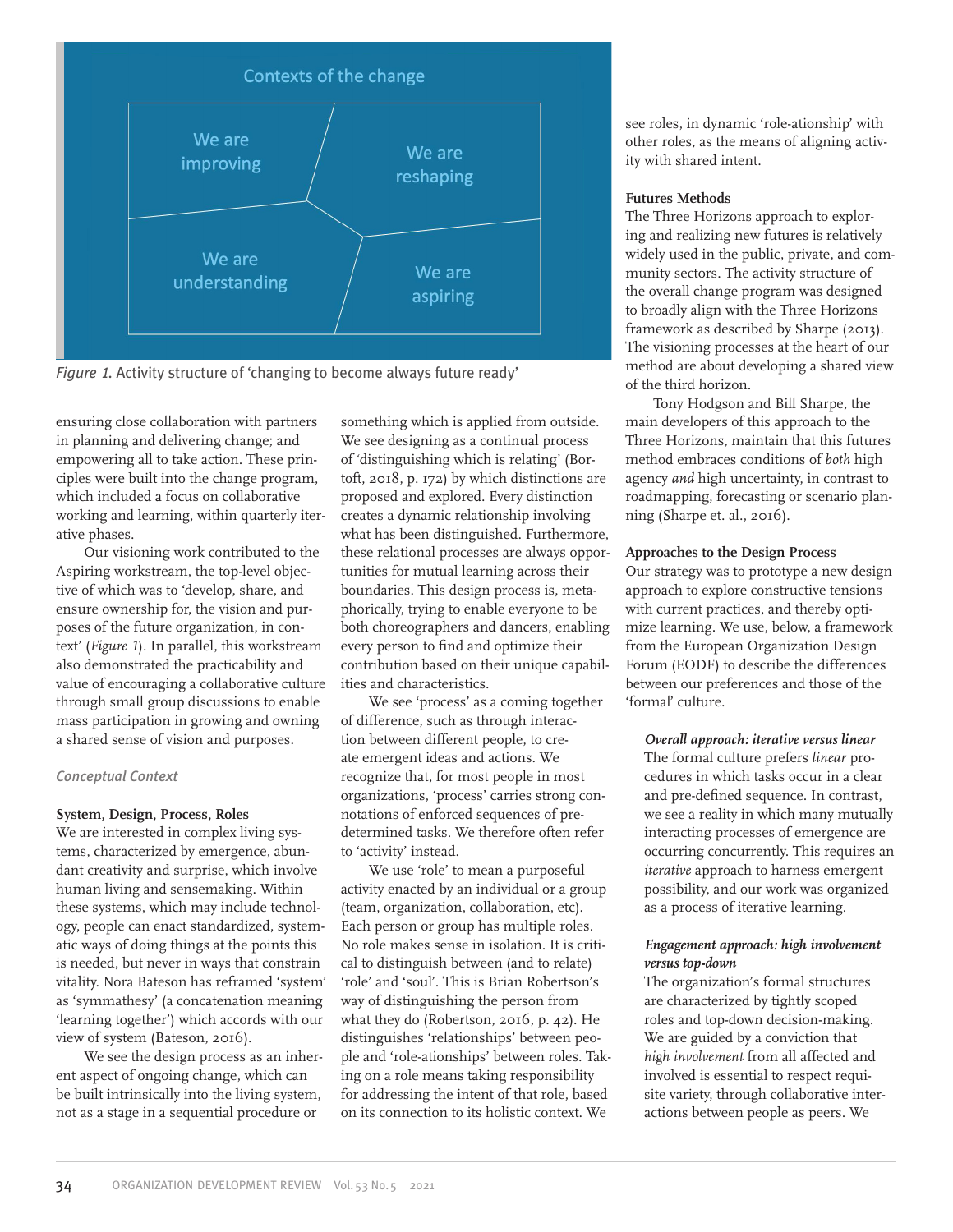maintain that this enables organized activity to create and follow through on the changes required to meet radically changing needs in a turbulent world.

# *Role of the designer: providing process consultation versus expert information*

Many people in this organization are engaged as specialists, and are more familiar with an expert-driven approach than process consultation, described by Schein (1999) as 'a philosophy of "helping"' (p. xi). We believe we demonstrated a good balance between process consultation and expert advice by enabling transport specialists to influence the detailed process in a way that felt comfortable to them while applying our systemic design expertise.

# *Direction: outside-in versus inside-out*

Any organization may take an insideout approach to design, even if deeply connected externally. Our approach was explicitly outside-in, establishing the design context for a future organization which must, by definition, participate in the patterns of activity of the wider connectivity system. This approach enables the boundaries of the existing organization to be reviewed as part of the design process.

## **3. Motivation, Vision and Objectives**

## *Personal Motivations for Doing this Work*

I (Jane) have spent my life collaboratively developing systemic practices and ideas, and am keen to continue using and developing these. I see this as a contribution to addressing the deep problems we face together as human beings.

I (Roger) feel strongly motivated to help people to be as fully themselves in relation to others as possible, which applies both to others and myself. My underlying motivation was a desire to humanize the interactions between people involved in the system of interest, with an immediate focus on my colleagues in the transport authority. I consider systems, cybernetics and complexity thinking as a crucial contribution to increasing awareness of the

blindness that arises from seeing the world as divisible into separable parts.

#### *Visions*

We see vision as an aspirational and yet responsible sense of the future, which is shared by multiple people, and acts as a reference point for agreeing and coordinating action. We sought to create a grounded vision of a desired future described in terms of ongoing, interdependent activity. Holding a vision of the future does not mean that the steps to bring it about are all currently known.

#### **Regional and Institutional Visions**

The overall vision and strategy for the region is focused on the enablers of a good life for all people in the region. The regional transport vision focuses on delivering economic, social and environmental benefits for all. The strategy includes a focus on the integration of different modes of transport to support a seamless travel experience, in addition to other desired qualities including safety, sustainability (in all its meanings) and inclusivity.

The change program addressed a vision for the organization of being 'always future ready'. This implied, to us, an organization that has both the ability to implement change to take on new responsibilities, and the agility to deal with unforeseen circumstances. To achieve this, we believe it is necessary for everyone with a stake in the system to be able to take an ongoing role in change, and we did what we could to embrace this principle in the work.

## **Emergent Shared Vision**

The architectural work led to a reframing and refinement of the vision among those involved. The ethical underpinnings for the vision were: overarching attention to the needs of life in all its forms, with a focus on people as central to the system of connectivity, coupled with valuing interdependence and collaborative working. This ethical position guided the design throughout.

The vision is written in the present tense, from the perspectives of imagined participants standing in the future. Specific details are not prescriptive but indicate the kind of experience those involved wanted to be universally available.

## **As a Citizen:**

I need to connect with many different people and places during my life. I consider, and decide, whether to do this digitally or by travelling, based on local options.

I only need to work out where I want to go and when, to be able to see my travel options as whole journeys including multiple modes of transport. These are based on my own preferences and the current situation. I can also easily access information on the wider impacts of my travel choices. I feel confident when I travel, and I find it easy to navigate.

There are well-established ways for my local community, and the company I work for, to discuss new ideas for future transport arrangements and to have an influence over these. By getting involved in this, I understand more about the implications of different travel choices including how, as citizens, we contribute to a sustainable society.

#### **As a Transport Service Provider:**

I contribute to and share ownership for an ethical and responsible vision with other transport service providers, and we each internalize this vision. The vision is richly informed by the travelling public and the wider context, current and future. Across our various organizations we co-create a supportive structure and culture which enables each of us to act responsibly in collaboration with others, while exercising our autonomy.

We are making our shared vision real by developing our own roles and relationships with people throughout the system and its context, harnessing emergent opportunities and dealing with uncertainty. We reflect on and share learning from our actions, and we can steadily realize and further develop our personal potential, supporting others to do the same.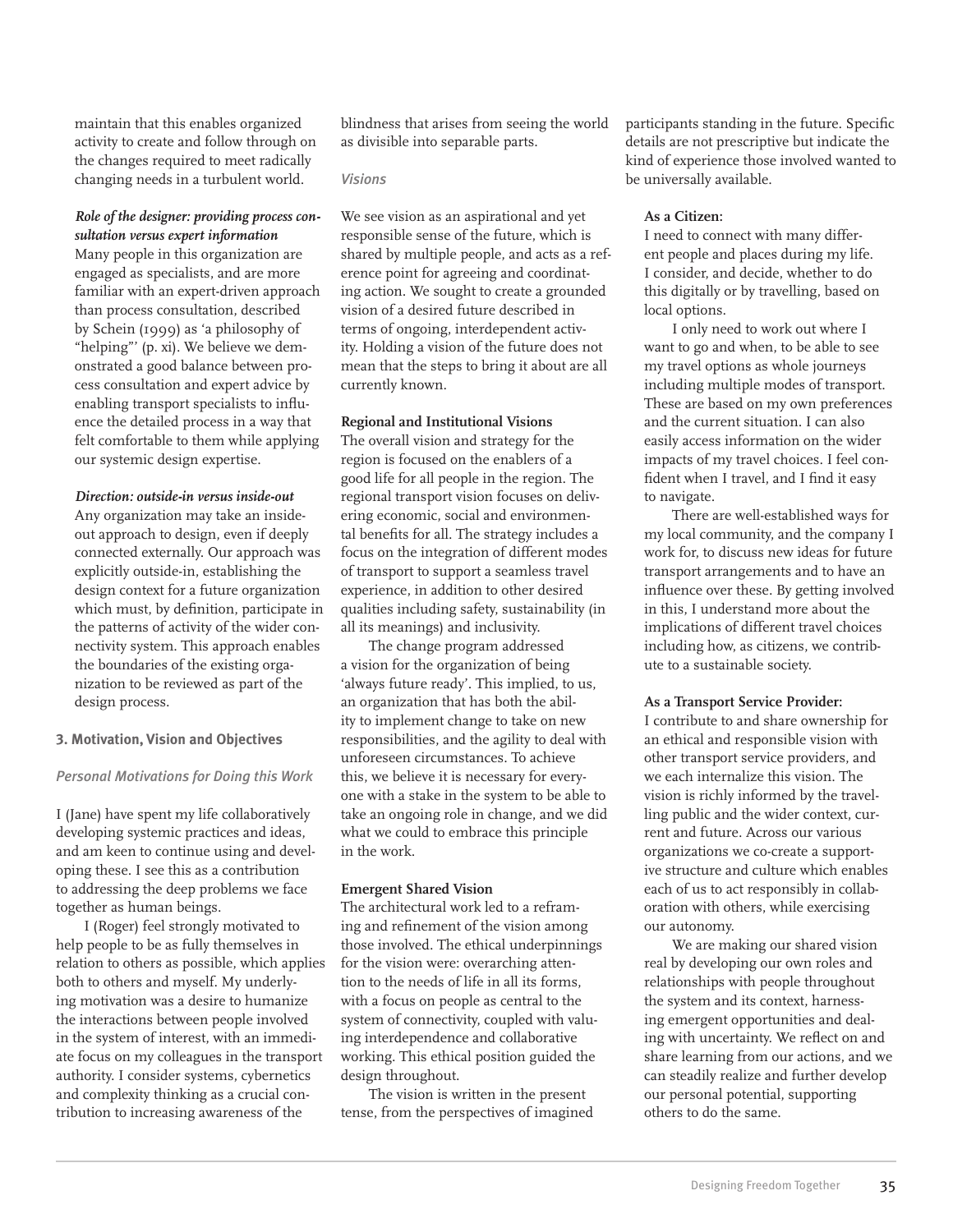# The evolving context in which connections happen

#### *Objectives*

**Demonstrating a rapid approach to prototyping a responsible vision, supported by co-designing a whole system architecture**

We focused on the visionary purposes of the whole system of connectivity (transport and digital) for the region, and the ways in which this system interacts with its context. The intensive prototyping was achieved in six weeks.

# **Laying the foundations for a transition strategy to realize the vision-led transport and connectivity strategy in practice within the context of being always future ready**

The systemic architecture was designed to guide the transition to the desired future, starting from the current situation. The prototype laid the groundwork to create coherent links from a vision of the whole connectivity system to negotiated organizational roles, responsibilities and structures.

# **Showing the value of collaboration, and developing collaborative capability among those involved**

The methodology is inherently collaborative. All the work was achieved by convening collaborative dialogue. We were seeking to enable everyone involved, including ourselves, to experience different ways of being with one another while exploring the wider context.

# **Supporting personal development and self-understanding through collaborative relationships**

'Underneath' the collaborative engagement, we were also hoping to create the conditions for all of us involved to open ourselves to ourselves, to catch ourselves in the act of making sense of our worlds, to explore what we do not know, and our ways of knowing.

# **4. Developing a Visionary Whole System Transition Architecture**

The design approach encourages exploration of possible and desired futures in terms of interdependent purposeful



*Figure* 2*.* The widely scoped purposeful 'system in focus' of the transition architecture

activity. Only later do those involved explore how such activity might be organized and governed, and who might be best placed to do what.

In this work, we designed a possible architecture to demonstrate the method.

#### *What was Done*

We focused initially on the whole system of travel and transport for the region, in line with the scope of the regional transport strategy. The scope of this system includes citizens' activities. Looking from the citizen viewpoint, it was natural to include both transport and digital connectivity in the most widely scoped coherent system relevant to our design challenge. We opened a wider space for transformational possibility by avoiding an early distinction between supply-side and demand-side activity.

As in many organizations, there is a certain pre-occupation with creating joined up working between organizational silos, whose boundaries were all, originally, design decisions. Our approach raises questions of where boundaries could be designed, even the boundary around the organization itself. It reframes boundaries as opportunities for mutual learning, in contrast to barriers to be overcome or connections to be engineered. The modelling process enabled us to identify collaborative activities which cannot be handled by transactional interaction alone.

We see the design process as being led by a sense of possibility and a motivation to create. Potential designs arise as insights, during or following collaborative design conversations. Any design is then

analyzed by, for example, applying design rules to test that it works, and refining where necessary.

Wide participation harnesses natural diversity and engages many different perspectives. A range of ideas can be explored through concurrent prototypes to accelerate learning across the multitude of local circumstances. This, in our experience, requires an overall shared sense of agreed direction, with autonomy to explore new solutions in local contexts. Such an approach is essential in increasingly uncertain times.

To maximize diversity in the time available, we engaged with representative views in the organization to demonstrate the end-to-end method in a spirit of learning-by-doing. We reviewed the model with a range of people at different levels of seniority to test its coherence and clarity for those not directly involved. A practical implementation would include citizens and representatives of other organizations in the design process.

The facilitated working sessions brought together people with different perspectives, skills and experience, capturing a common vocabulary for purposeful activities. This resulted in a shared reference model, agreed amongst those involved, of what will need to be happening in future, and where collaboration is essential for the system to work.

## *The Architecture*

The purpose of the system in focus was defined as 'Living lives enabled by connectivity (transport and digital) for the region',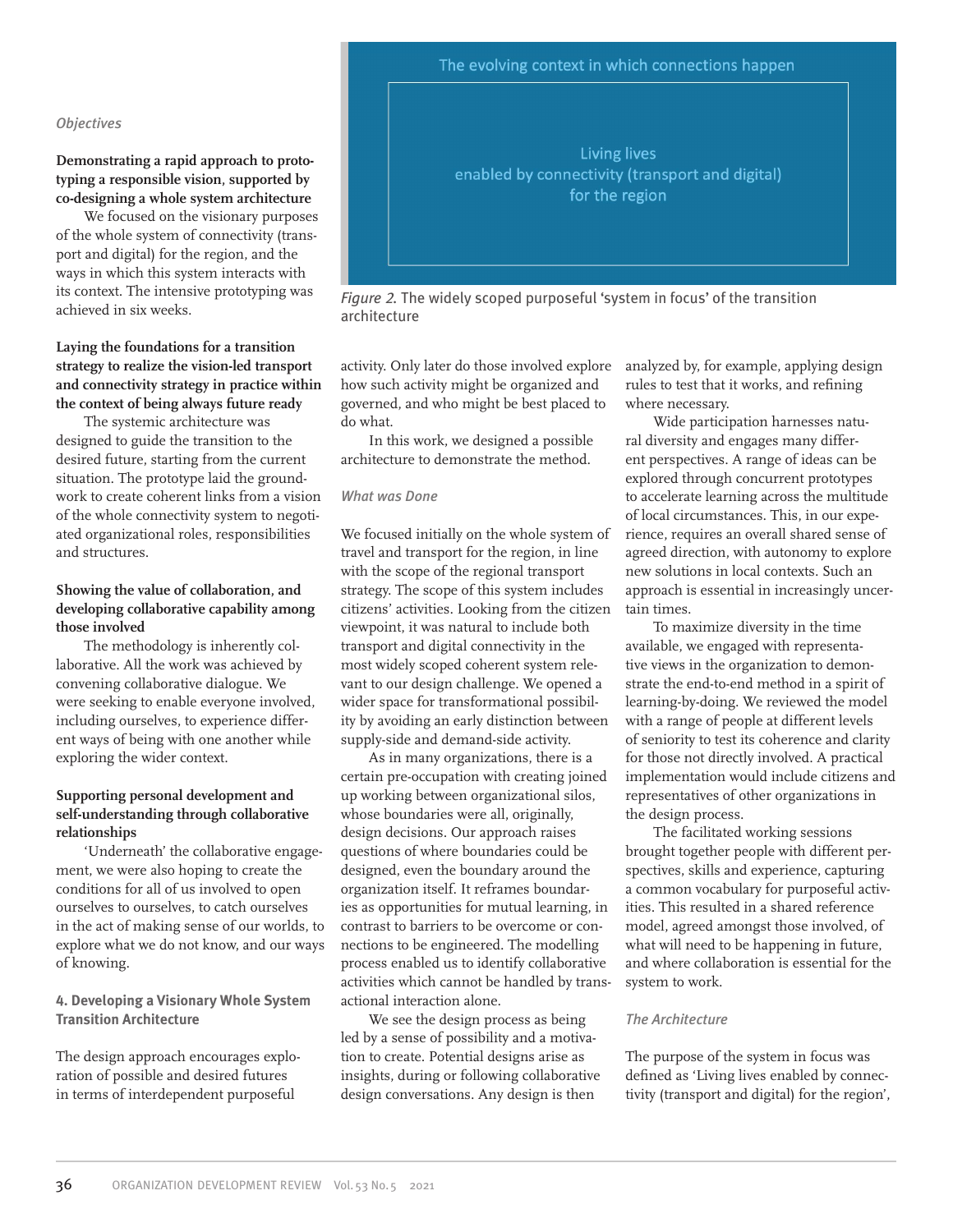| The evolving context in which connections happen                            |                                            |                                                                        |  |  |
|-----------------------------------------------------------------------------|--------------------------------------------|------------------------------------------------------------------------|--|--|
| Living and thriving in the region                                           |                                            |                                                                        |  |  |
| Protecting<br>the natural<br>environment<br>with respect to<br>connectivity | Choosing how to connect                    | <b>Developing</b><br>the urban form<br>with respect to<br>connectivity |  |  |
|                                                                             | Connecting people, communities, and places |                                                                        |  |  |
| Providing &<br>using energy                                                 |                                            |                                                                        |  |  |

*Figure* 3*.* High level systemic transition architecture of living lives enabled by transport and digital connectivity for the region

as shown in *Figure 2*. The rest of the modelling was systematically elaborated from this.

This purpose was developed into a systemic model of operational activity. A simplified version is shown in *Figure 3*. Not every relevant interaction can be shown in this kind of 'marketecture' presentation, but the major interactions are indicated wherever two activities touch.

People generally seemed happy, at this stage:

- 1. To accept that the activities can involve both *citizens* and *multiple* organization*s*
- 2. To suspend judgement on how this whole system might be organized or governed.

This architecture reframed the system from transactional service provision and consumption to co-creative activity for citizens and service providers together. Those involved in the modelling experienced a tangible sense of the transformational possibilities.

We placed the processes of 'choosing how to connect' at the center of the transition architecture. This design choice embedded human living within the widely scoped system of interest. Choosing how to connect contains critical decisions which govern how people become involved, or not, in systems of connectivity.

In the model, as developed to date, we chose to expand three elements of the relational processes between the system and its context: developing the urban form with respect to connectivity; protecting the natural environment with respect to connectivity; and providing and using energy

for connectivity. From the perspective of the transport professionals involved, these were the most critical interface activities. Other interaction detail could be expanded for investigation in future, where relevant to those involved.

The objective of this stage of the modelling was to explore the future landscape in sufficient detail to enable design decisions about structure and organization, of selected coherent parts of this system, to be made subsequently. We developed greater detail of specific activities 'closer to the ground' to be able to make those design decisions. Examples of purposeful activities at lower levels of implementation included:

- » As an aspect of 'living and thriving in the region': PARTICIPATING IN ACTIVITIES as individual citizens or as groups with common purposes, that require connectivity, including working, buying, socializing, playing, learning, exercising, and healing.
- » As an aspect of 'connecting people, communities and places': PROVIDING transport network infrastructure and facilities for INTERCHANGE including stops, stations, car parks, bike parks, taxi ranks, multi-modal interchanges, ports, and airports.

This modelling was supported by Process-Oriented Systems Design (POSD) notation (Pratten, 2000) for holistic systemic architecture and design, and addressed the operational system in focus, excluding management and governance at this stage. The model was recorded in some detail using Archi, a software tool which provides the functionality needed to track the

connections between modelled activities, and levels of implementation (Archi, 2021).

# *What These Diagrams Imply*

Each element is a complex purposeful activity, regardless of implementation level. The details of what happens are emergent and full of diverse possibility. The whole system indicated above, and any more grounded (less generic) purposeful activities that we may choose to distinguish, are each to be interpreted holistically as a unity which can manifest as a multiplicity of activities, aligned with this purpose in context. We are not analytically categorizing types of activity here.

A system boundary is simultaneously a process of drawing a distinction and identifying an active relationship of mutual learning. Investigating distinctions within the system involves exploring and choosing those most useful to frame practical coordinated action. Thus, all the interactions are, for us, inherently complex relational processes that involve mutual learning, which is what we call 'collaboration'.

The model is *generative*, in that it can support people to actively develop ways to coordinate their thinking and action. The modelling, and models, are neither *descriptive* of the 'way things are' nor *prescriptive* of the 'way things will be'. Collaborators are drawing useful distinctions to help make sense of, and nurture, a complex living system. The process supports collaborative action and change in line with vision, and it embraces abundant diversity and emergence of newness. People change the models together as their shared understanding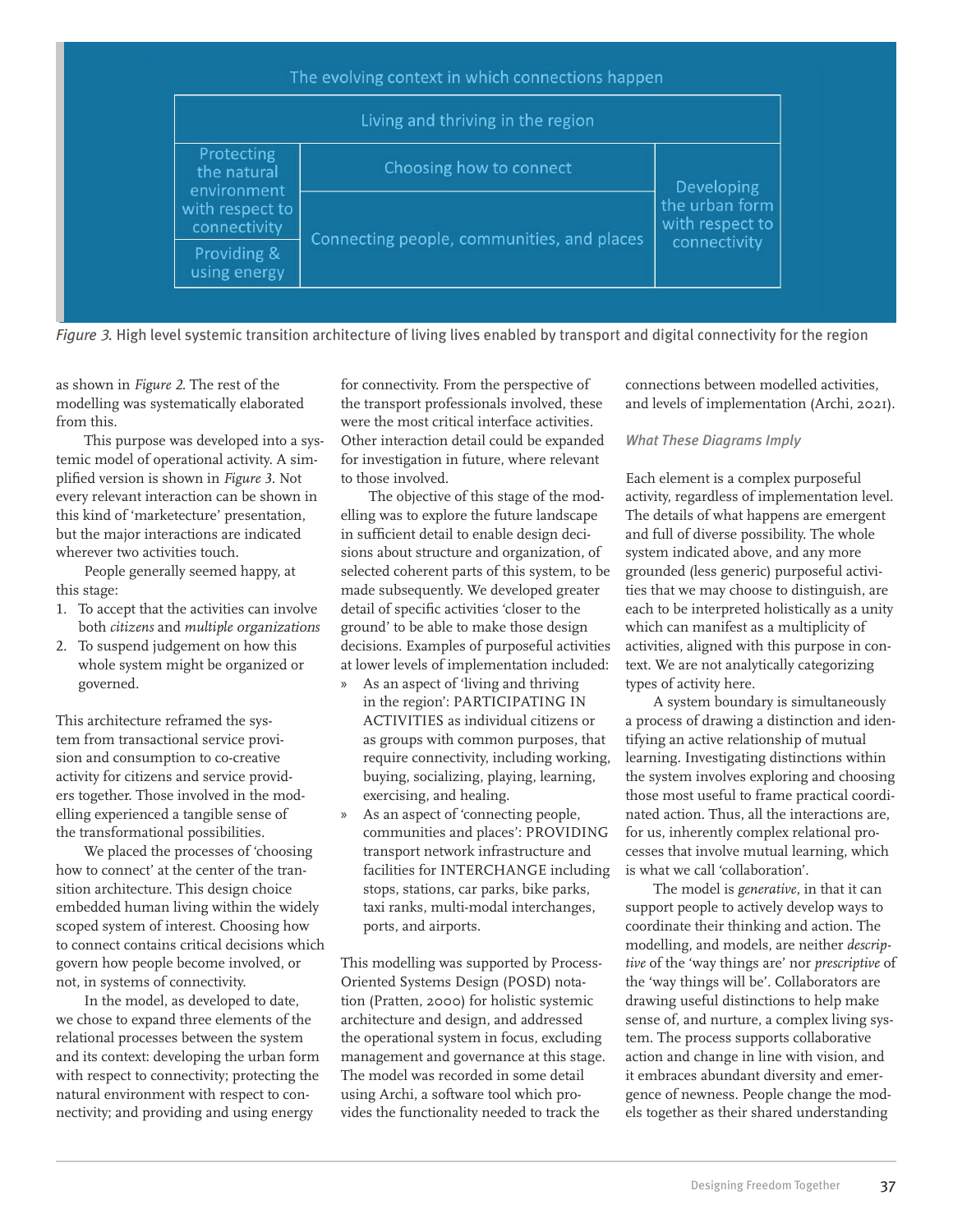Table 1: *Summary of our reflections and lasting insights*

| <b>Topic</b>                                                                    | <b>Reflections</b>                                                                                                                                                                                                                                                                                                                                                                                                                                                                              | <b>Lasting insights</b>                                                                                                                                                                                                                                                                                                                                                                                                               |
|---------------------------------------------------------------------------------|-------------------------------------------------------------------------------------------------------------------------------------------------------------------------------------------------------------------------------------------------------------------------------------------------------------------------------------------------------------------------------------------------------------------------------------------------------------------------------------------------|---------------------------------------------------------------------------------------------------------------------------------------------------------------------------------------------------------------------------------------------------------------------------------------------------------------------------------------------------------------------------------------------------------------------------------------|
| Reimagining boundaries,<br>transforming identities                              | The transition architecture is designed to be<br>enduring, with evolving and emergent detail.<br>Shifts in perspective, associated with re-imagining<br>the identity and nature of boundaries, underpins<br>the potential for transformation. People-in-role<br>differ in their openness to shifts in identity,<br>in their willingness to involve themselves in<br>participative dialogue with others, and the extent<br>to which they are interested in predictability<br>versus possibility. | To cater for the needs of people in different roles,<br>it is important to enable them to 'solidify' the<br>visionary transition architecture into a time-<br>horizon which feels relevant to their role, while<br>keeping the visions at different time-horizons in<br>step with one another. We must also be sensitive<br>to varying levels of collaborative capability when<br>creating the conditions for participative dialogue. |
| Never confusing the model<br>for reality                                        | Building models together is a useful way of<br>helping people to engage with reality, as long as<br>the modelling is taken seriously but not to the<br>extent of mistaking the models for reality.                                                                                                                                                                                                                                                                                              | Systemic modelling can be misinterpreted as<br>making claims to comprehensiveness. This false<br>assumption can be both a barrier, and a misplaced<br>motivator, to acceptance of the method.                                                                                                                                                                                                                                         |
| Interdependence of formal<br>organizational structures<br>and informal networks | There is a need to be open to rethinking the<br>premises on which formal organizational<br>structures are based. Drawing a distinction<br>between 'formal' and 'informal' enhances the<br>risk of orienting around, rather than allowing<br>transformation of, the existing formal approach<br>to organization.                                                                                                                                                                                 | Formal organizational structures and informal<br>networks are not independent: they both involve<br>the same people. This makes a difference for<br>organizational design because the design needs<br>to include both informal and formal networks in a<br>unified whole.                                                                                                                                                             |
| <b>Enabling vision-led</b><br>transport planning                                | This systemic design approach would powerfully<br>enrich the evolving practice of vision-led adaptive<br>transport planning.                                                                                                                                                                                                                                                                                                                                                                    | The approach reframes system boundaries,<br>enabling a reappraisal of potential future roles<br>and interactions of citizens and all relevant<br>organizations.                                                                                                                                                                                                                                                                       |
| Enabling this work to<br>be done in the context<br>described                    | The change program legitimized a space for<br>the experimental participative approach we<br>used. Trust built over the years underpinned our<br>freedom to act.<br>Participants described the process as 'natural'<br>and responsive to their contributions, not<br>controlling.                                                                                                                                                                                                                | Trust is essential for creating a cultural tone in<br>which people work together as peers, able to<br>develop and enact shared purposes. It takes time<br>to draw a critical mass of people into the iterative<br>way of working required for this design process<br>to succeed.                                                                                                                                                      |

evolves. This is patterning (designing) what is latent and emerging, with the design process being an integral aspect of that emergence, and of the change.

# **5. Reflections**

We have not attempted to generalize what we think a 'generic reader' might learn. You are uniquely complex, and it is impossible for us to know what difference this account might make for you. We were learning how to deal with a gap between our hopes and intentions for what could be and our perceptions of what is, and about the crucial role of collaboration in processing that tension. We offer our account as a stimulus for your own learning in practice.

The transition architecture has already been used, in further work, to explore a potential structure for a fully integrated regional transport system, implementing the transport vision. We further outlined possible adaptive and distributed governance and organizational arrangements to enable the ongoing viability of this systemic operational structure. This additional work has influenced our reflections.

# *Summary of Our Reflections*

Our reflections, informed by discussions with others, are summarised in *Table 1* and elaborated in the text.

# *Implications for Transport Planning*

In vision-led planning, details of the path are discovered and laid down over time, rather than all being predefined and implemented to a blueprint. This brings learning and responsiveness to changing circumstances into strategic design. Adaptability within a systemic structure is central to our design approach, and supports the ability to collaboratively implement vision-led strategy.

Nicola Kane, Head of Strategic Planning, Insight and Innovation for transport for the region, and lead for the Aspiring workstream, commented: "I gained several critical new insights as we did this work. It was a unique opportunity to explore and embed a shared vision of the future and to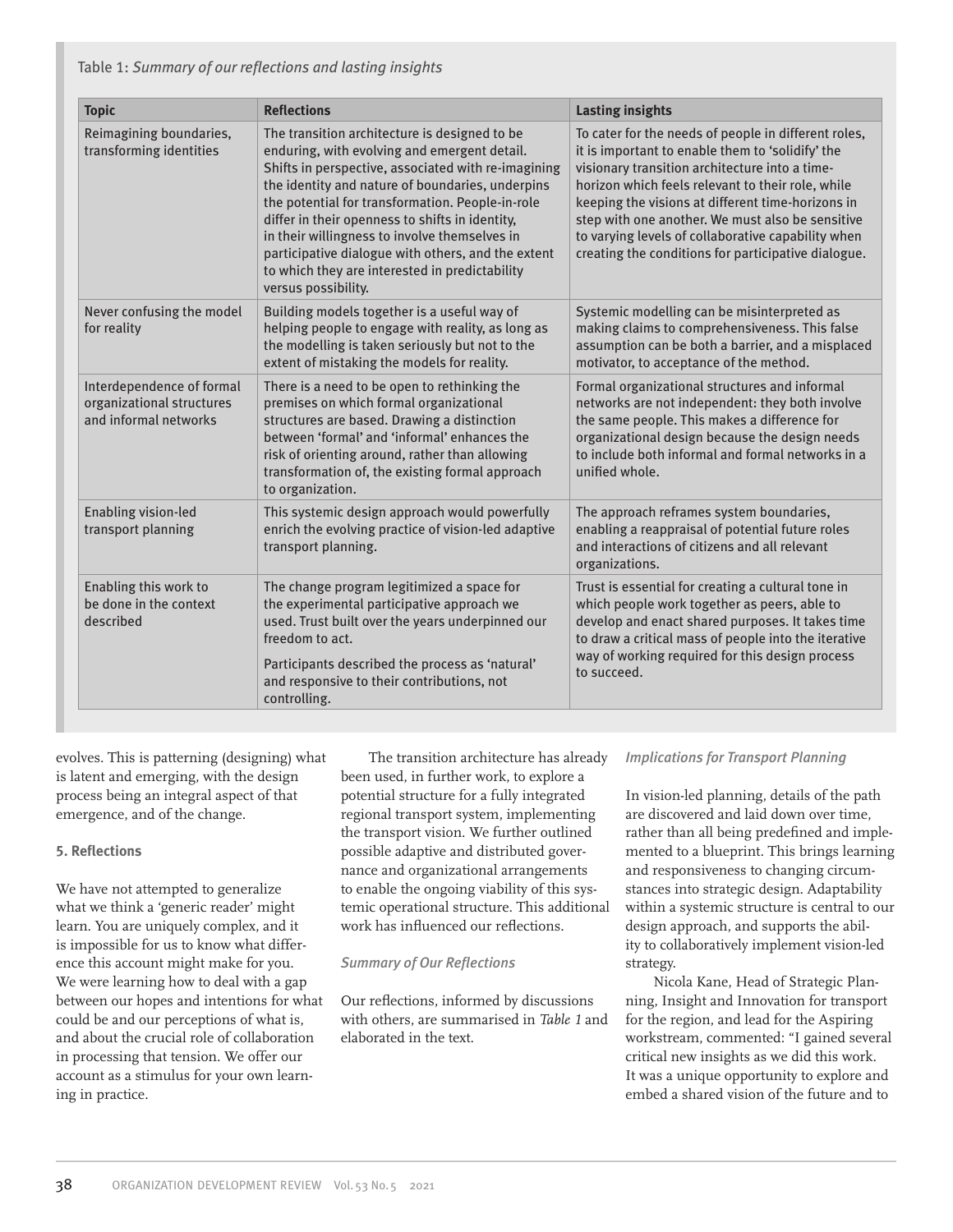start to clarify the part each of us needs to play in achieving that vision. It helped to build a shared view of the connectivity system which we are operating in (rather than us each holding our own uncoordinated models of that system), creating the potential for deeper collaboration with colleagues and citizens. The shift from a supply-anddemand-side view of the transport system to one which starts from the perspective of the citizen and their connectivity needs, reemphasized the importance of deep relationships with citizens in everything we do. The architecture also helped to clarify the

and some disconcerting. It is this shift of perspective, associated with re-imagining the identity and nature of boundaries, which underpins the potential for transformation.

# *Mismatched Assumptions*

We see a tension between moving in the direction of a future vision (which may entail transformational change) and the urge to improve existing systems. We believe that working with this tension is critical to avoid it becoming a disconnect.

**Some people experienced a shift in perspective from an initial focus on 'me and my team' to an appreciation of a wider complex system of activity, and the team and individual roles that might be needed to make the future system work. Some found this liberating, and some disconcerting. It is this shift of perspective, associated with re-imagining the identity and nature of boundaries, which underpins the potential for transformation.** 

nature of the challenge of meeting the connectivity needs of citizens today balanced against the needs of future generations and the natural and urban environment."

#### *A Shift in Perspective*

In parallel with this work, we ran a series of coaching sessions to enable a diverse group to investigate, through systemic modelling, a situation of importance to them. We learned that people tend to consider boundaries in relation to their current roles, seeing 'us' and 'not us'. Boundaries often embed over time as immutable things, rather than living relational processes of mutual learning.

We found that the people who most appreciated the value of the process were those who participated. Some people experienced a shift in perspective from an initial focus on 'me and my team' to an appreciation of a wider complex system of activity, and the team and individual roles that might be needed to make the future system work. Some found this liberating,

This work naturally encompassed concern for strategic, structural and cultural issues, related both to the connectivity system and the transport authority. The change program provided us with an umbrella, but the scope remained challenging in an organizational structure which emphasizes a functional separation of duties.

Within the change program, we prototyped distributed decision-making to govern the Aspiring workstream, recognizing that formal governance arrangements, which are designed to support delivery, are not well equipped to support innovation, learning and change (Wenger-Trayner & Wenger-Trayner, 2021, p. 24).

This ambitious endeavor introduced some radical new ideas and opened a space for people to consider the complexity of their situation in new ways. We saw a match between the stated institutional intent for change and our approach to collaboratively re-imagining and realizing the future. We seized the opportunity to act, gaining insights that could not have been

predicted, and demonstrating new connections between future vision and practical action on the ground.

## Further Work

This prototype provides groundwork for people to collaboratively agree purposeful roles across the system in context, creating coherent alignment with wider purposes.

Growth of informal networks could influence the future (co-creative) design of different formal structural and organizational arrangements which could then reinforce a collaborative culture of increasingly distributed authority, mutual learning and holistic development. We cannot predict the details, and we do not underestimate the challenge to, and from, existing patterns and assumptions, but we remain hopeful.

We are determined to keep focusing on practical transitions to a more equitable and sustainable world, and exploring whether people in other contexts might find this method useful for their own situations.

We know we are not alone, and we sense that this story may resonate in a variety of ways with people in many different contexts. We offer it in that spirit.

#### **6. Acknowledgements**

We would like to acknowledge the influence of the many people we have worked with and known over the years, including through Systems and Complexity in Organization (SCiO, 2021) where we met one another, and through Nora Bateson and the global community of warm data hosts.

Particular people stand out for both of us in our journeys into a systemic worldview. Bob Snowdon coached me (Jane) to see a world of activity not things, and Graham Pratten later enabled systemic design to include the creative richness of 'shared behavior' (collaboration). Roger Harnden encouraged me (Roger) to own my ways of making sense of the world, and to develop a deeper appreciation of the nature of modelling.

I (Roger) am very grateful to Eamonn Boylan, the senior leadership team at TfGM, and Peter Boulton for making space